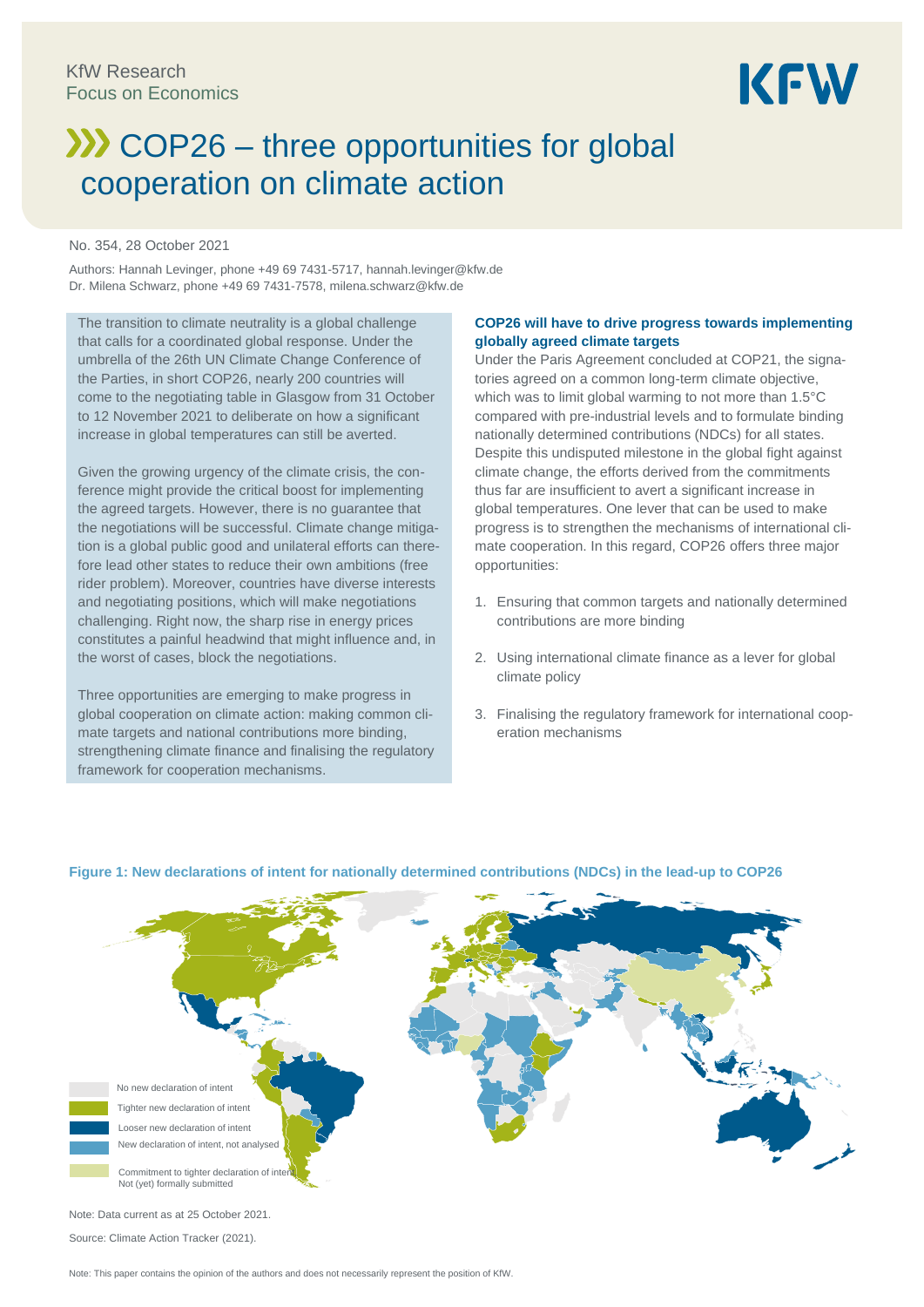# **Ensuring that common targets and nationally determined contributions are more binding**

The Paris Agreement provides for nationally determined contributions to be gradually increased in five-year cycles. Although a total of 115 countries submitted new declarations of intent in the lead-up to COP26, not all NDCs have already been formalised and not all commitments actually mean a higher level of ambition on the previous NDCs (Figure 1). What will be key is whether large emitters such as India, which is responsible for 7% of global carbon emissions, and China (28%) can be moved to adopting new declarations of intent. China has announced but not yet formally submitted a more ambitious contribution, while India has not yet committed to adopting a new declaration of intent.<sup>1</sup> According to different estimates, the current NDCs lack the necessary ambition to ensure that global warming will be limited to 1.5° compared to pre-industrial levels.<sup>2</sup>

What is proving to be problematic, in particular, is that countries do not have to fear any legal consequences if they fail to implement their NDCs. The national commitments will not solve the free rider problem unless there are sanctioning mechanisms. It may therefore be a rational decision for individual states to set low national targets.<sup>3</sup> Making the NDCs more binding and evaluating them in shorter intervals could be expedient so that visible progress made in achieving individual targets prompts other signatories to adopt higher ambitions.

# **Using international climate finance as a lever for coordinated global climate policy**

Financial transfers from advanced economies to developing and emerging economies are of enormous importance to make progress in global cooperation on climate action. By making the transition easier for developing and emerging economies and improving enabling conditions, they can mobilise private investment and thus make an important contribution to global climate action. The target of mobilising an annual volume of USD 100 billion in financial transfers from advanced economies to developing and emerging economies from the year 2020 onward was already formulated in the Copenhagen Agreement of 2009 (COP15). The OECD recently established, however, that industrialised countries mobilised only around USD 80 billion in annual climate action finance for developing countries up to 2019 (Figure 2) and the funds for 2020 are likely to be even lower as a result of the coronavirus pandemic.<sup>4</sup> That is one important reason why climate action finance will be a priority topic at COP26. The recently published climate finance report contains future commitments from donor countries to secure the intended USD 100 billion – at least from the year 2023.<sup>5</sup> Whether the recipient countries will trust these promises given the missed targets of the past should be doubtful.

International climate finance could contribute to a global harmonisation of climate policy instruments in the future. For example, financial transfers could be made conditional on the implementation of a carbon price in recipient countries. That would require financial transfers to be secured more reliably

than in the past. Implementing a distribution key that defines the contribution of advanced economies to the envisaged USD 100 billion is likely to be key to achieving this.<sup>6</sup> Greater reliability of financial flows also matters because many developing countries have tied their national targets to external financial aid. In order to bring developing countries on board, the mode of operation of the mechanism adopted in 2013 to finance climate-induced loss and damage (Warsaw International Mechanism for Loss and Damage) also has to be improved because the direct long-term risks of climate change affect these countries more than others.<sup>7</sup> <sup>8</sup>

## **Figure 2: Climate finance from advanced economies to developing and emerging economies**



Note: Financial flows from advanced economies to developing and emerging economies for supporting mitigation and adaptation measures. Since 2016, private financial flows have been subject to an expanded methodology and are therefore not comparable with 2013–2014, data gap in the year 2015.

Source: OECD (2021).

#### **Finalising the regulatory framework for cooperation mechanisms**

The Paris Agreement created the opportunity for the signatories to work together on achieving their climate targets and trading emission reductions between them. At COP25 in Madrid they failed to reach a full agreement on what rules should apply to the international cooperation mechanisms. In Glasgow they will attempt to complete the remainder of the regulatory framework of the Paris Agreement.

The aim of the regulatory framework must be to ensure that for every ton of CO2 emitted anywhere into the atmosphere, one ton is removed elsewhere. A successful agreement between the negotiating partners on consistent, transparent and reliable rules would be a milestone in global coordination on climate action because international cooperation mechanisms will significantly reduce the costs of transitioning to climate neutrality. Carbon emissions would then be reduced where this is most cost-effective over time and across regions and economic sectors. Efficiency gains will then enable additional carbon emission reductions. Studies have revealed that as a result of these cost reductions, the achievable emissions reductions could theoretically at least double while total costs remain the same.<sup>9</sup>